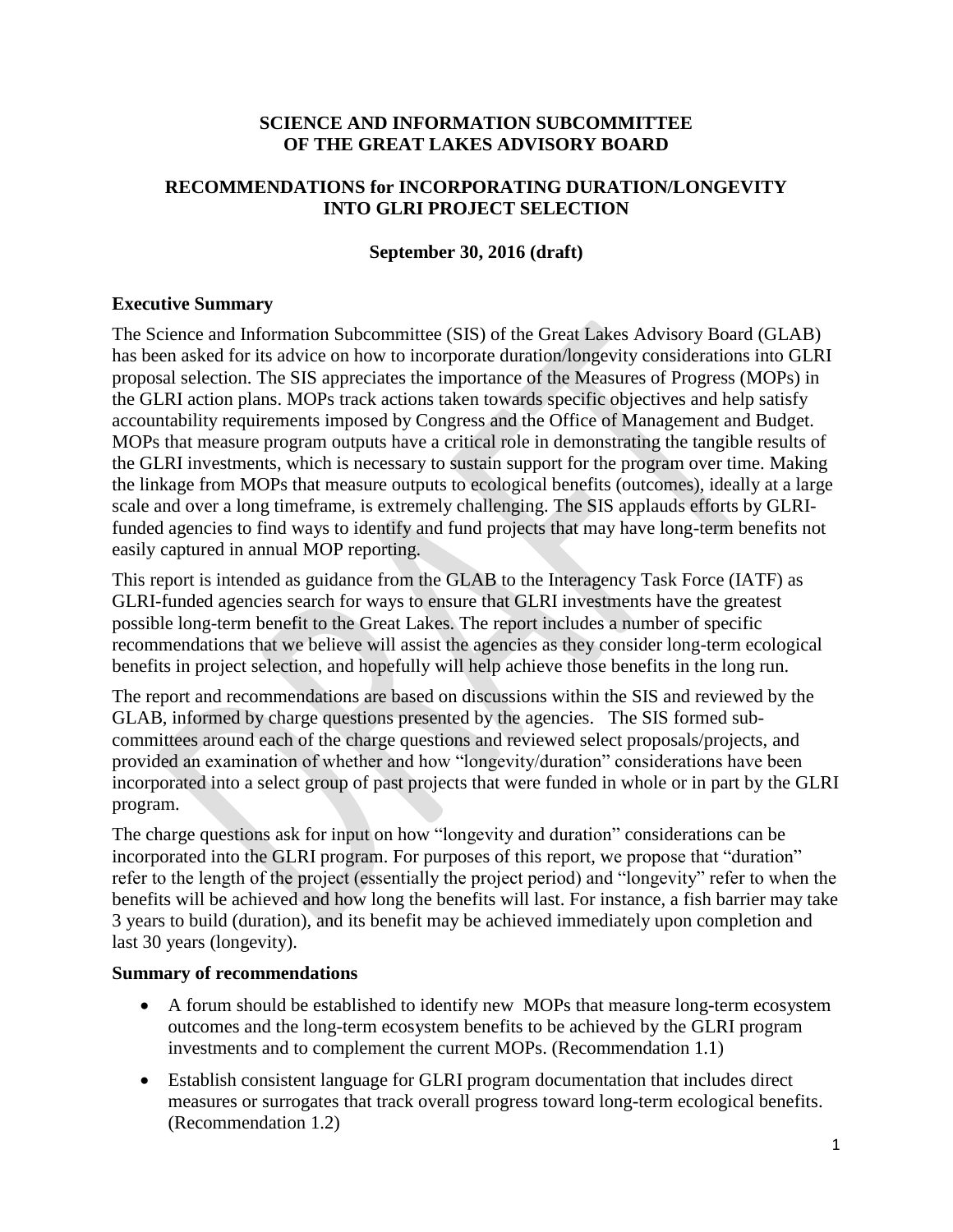- Where feasible, incorporate duration and/or longevity requirement into the MOPs in Action Plan II, and incorporate explicit duration and longevity considerations into the MOPs in Action Plan III (2020-2024). (Recommendations 1.3 and 2.1)
- Require applications to include a brief monitoring plan that could be used to demonstrate progress toward and achievement of project outcomes. (Recommendations 1.4, 3.2)
- Identify specific project evaluation criteria that characterize particular long-term benefits to be achieved by the GLRI program and create a scoring rubric or "check list" to use in identifying projects that deserve extra consideration on the basis of duration and longevity. (Recommendation 3.1)
- Require applicants to estimate when project outcomes are expected to materialize, how long they are expected to last, and how they pertain to the long-term Great Lakes ecosystem restoration goals and MOPs in the Action Plan. Guidance should be developed to ensure some consistency. (Recommendation 4.3)

# *Charge Question 1: What are the most significant kinds of challenges that can impede the duration or longevity of ecosystem benefits from GLRI-funded actions, and how should they be addressed in GLRI processes?*

GLRI-funded projects as discrete grants are typically short-term in nature, rarely going beyond a three-year period. By contrast, restoration expenditures (whether made through GLRI or some other program) generally are intended to achieve beneficial, long-term ecological outcomes. The SIS believes that the central challenge in addressing the duration or longevity success of GLRIfunded projects is the definition and measurement of the long-term ecological benefits that are achieved individually or collectively by GLRI-funded projects.

The SIS strongly supports what we understand to be the main premise underlying the charge questions: although valuable as a reporting tool, most MOPs do not quantify actual ecological benefits. Virtually all of the current MOPs measure program outputs<sup>1</sup> because they track progress toward an interim objective (e.g., acres of habitat protected), not the ultimate desired program outcome (i.e., improvement of the Great Lakes ecosystem). Most of the MOPs are "process measures," that measure either project parameters or progress toward a focus area objective,<sup>2</sup> and not "outcome measures," which measure progress toward a desired ecological goal.

To address these challenges, there is a need to identify and define desired long-term ecosystem benefits to be achieved by the GLRI program, and to establish MOPs or -new metrics that measure the extent to which GLRI investments achieve, or are expected to achieve, those longterm ecological outcomes. The establishment of new MOPs or metrics to address longevity of the ecosystem benefits is a complex and important goal and will require more effort and data on the current programs MOPs, thus SIS was unable at this time to articulate the MOPs.

 $\overline{a}$ 

<sup>&</sup>lt;sup>1</sup> The term "output" means an environmental activity, effort, and associated work products related to an environmental goal or objective, that will be produced or provided over a period of time or by a specified date. The term "outcome" means the result, effect or consequence that will occur from carrying out an environmental program or activity that is related to an environmental or programmatic goal or objective.

<sup>2</sup> For purposes of this document, "focus area objectives" are the objectives listed for each focus area on page 4 of GLRI Action Plan II.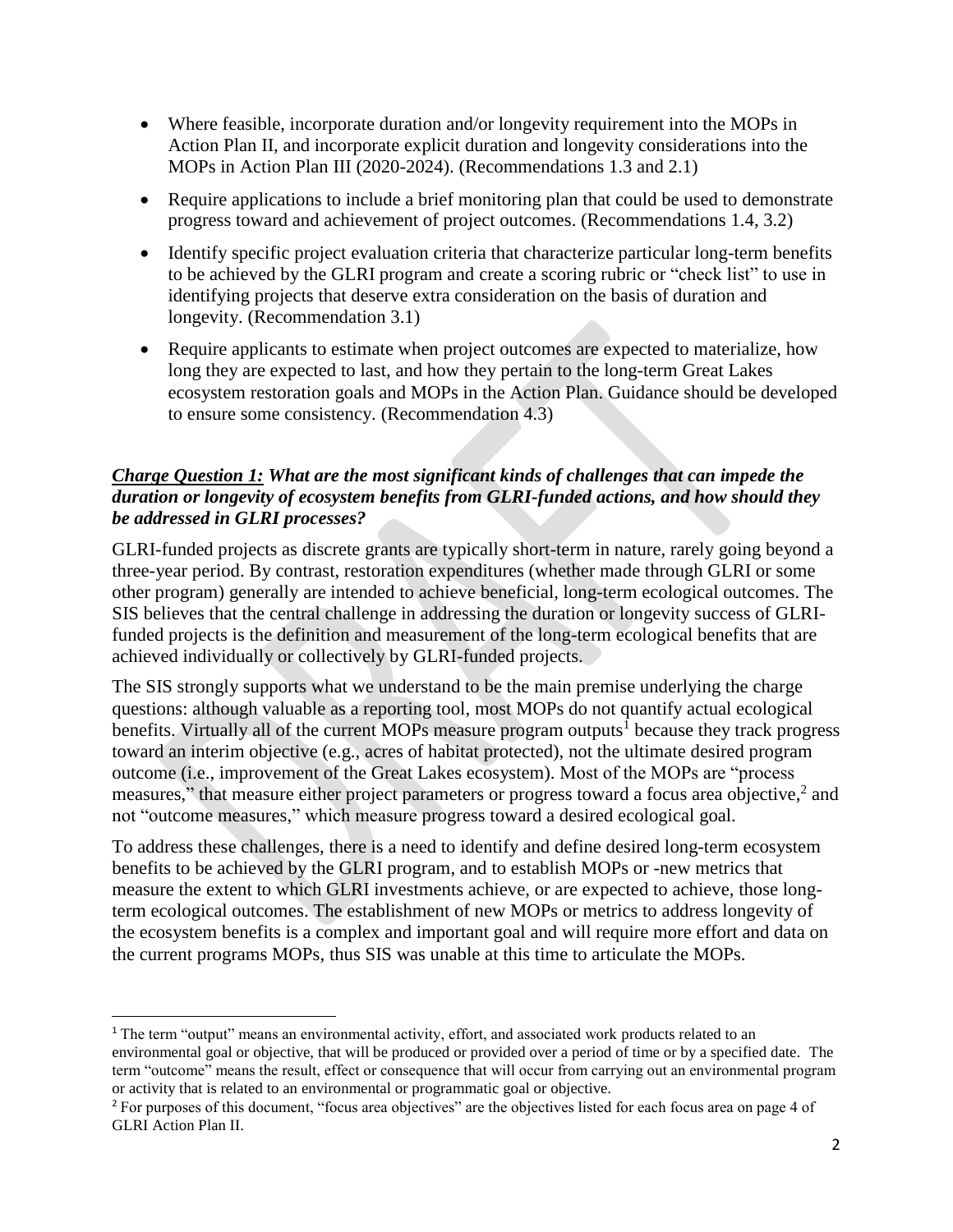Recognizing that this approach would create better linkages between the long-term ecosystem benefits, MOPs, and the projects funded under the GLRI, the recommendations include.

*Recommendation 1-1:* The IATF should convene a forum of IATF personnel who participate in GLRI funding decision-making to identify and define MOPs that can be used to measure progress toward long-term ecosystem benefits, to the extent feasible. These MOPs should be outcome-oriented, with specific endpoints that can be used as surrogates to directly track progress toward long-term ecosystem goals. The MOPs could specifically reference the long-term goals established for the Great Lakes ecosystem (e.g., "fish safe to eat," "water safe for recreation," "safe source of drinking water").<sup>3</sup>

*Recommendation 1-2*: Forum participants might develop high-level guidance for all GLRI funding programs that describes what is expected of individual applicants in their proposals and reporting. Consistent language for GLRI program documentation is needed across GLRI funding programs that enables the IATF to better track overall progress toward long-term ecological benefits. Specific recommendations regarding the content of GLRI program documentation are included in response to Charge Question 4.

*Recommendation 1-3:* MOPs that explicitly incorporate duration and longevity considerations should be incorporated into GLRI Action Plan III (2020-2024). We acknowledge the difficulty of tracking progress toward long-term goals within the 5-year planning cycle, but ideally the MOPs in Action Plan III will include those that are directly related to ecosystem benefits in addition to MOPs focused on process.

Lack of GLRI funding for monitoring is an over-arching issue, as it may take decades (beyond the grant period) to demonstrate that ecosystem benefits have been realized. The availability of funding for monitoring pre-implementation baseline conditions, post-implementation adaptive management, and in some instances longer-term post-project conditions should be considered for projects implemented under GLRI.<sup>4</sup> In addition, project proposals should be required to identify whether an existing federal, state, or local monitoring or assessment program is being used to track restoration progress.

*Recommendation 1-4:* A brief monitoring plan for demonstrating progress toward and achievement of project outcomes should be included in all project proposals. This monitoring may not necessarily be done as an explicit part of the project (in fact the duration of the project likely will not allow it), but the monitoring approach should be articulated by the applicant. The plan should include standardized metadata: what is being monitored, how frequently, where monitoring should occur, how long into the future it will continue, who will do it, and to whom data and other results will be reported. Wherever possible, GLRI funding programs should include funding request language and scoring criteria that encourages applicants to consider incorporating or piggybacking onto existing federal, state, and local monitoring efforts.

l

<sup>&</sup>lt;sup>3</sup> The long-term goals were carried over from the first GLRI action plan and incorporated into Action Plan II on page 3.

<sup>4</sup> See, for example, 2016 Sustain Our Great Lakes Request for Proposals Evaluation Criteria: "Evaluation and Maintenance - Monitoring: Project includes a plan for monitoring progress during and after the proposed project period to track project success and address new challenges and opportunities. Long-term sustainability: Project will be maintained to ensure benefits are achieved and sustained over time; plans described in the proposal include how future funding will be secured to implement necessary long-term monitoring and maintenance activities."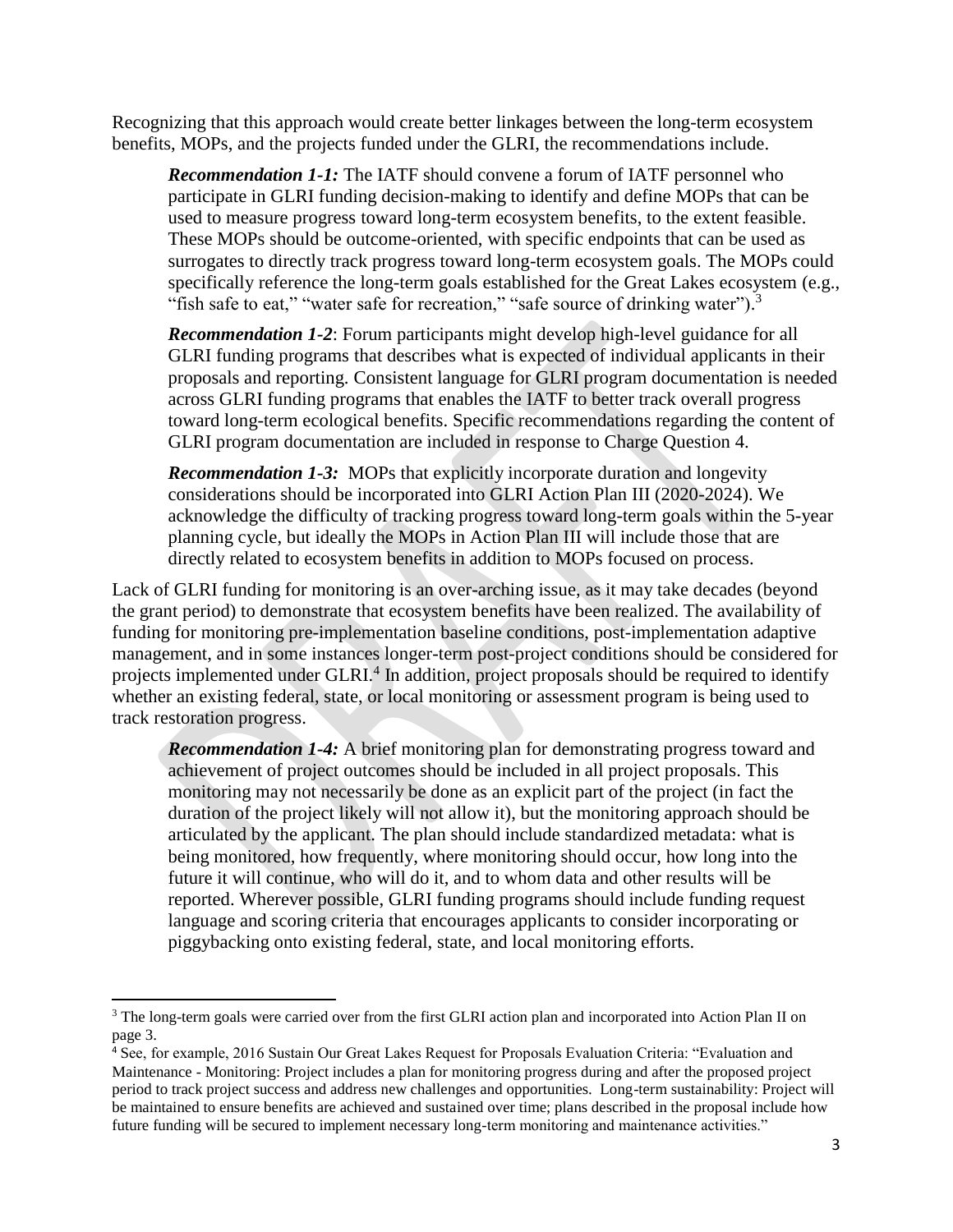The SIS recognized that success of future monitoring is contingent upon support for this activity until the outcome is achieved. Support for existing data collection and sharing repositories, e.g. the Great Lakes Observing System (GLOS), is essential for those projects which have monitoring that is amenable to data archiving in GLOS. Without support for data archives that are readily accessible by all Great Lakes residents then the ability to effectively communicate outcomes for such projects would be highly constrained.

The SIS identified a number of additional challenges that can impede the longevity of ecosystem benefits. The Laurentian Great Lakes are a system undergoing change from population growth, land use change, species invasions to climate change and other stressors. It is clear that any number of challenges exist, each with a set of specific factors playing a role in the changes seen in the Great Lakes system. The nature of each problem affects how long the problem may persist but may be multi-faceted.

Taking phosphorus (P) for example: in some cases, the rates of P change may be rapid such as with dreissenid mussels, which profoundly changed biogeochemical processing of P in the Great Lakes. By contrast, P export by rivers may decline more slowly than expected in certain watersheds due to legacy storage.

Of all the additional challenges that may impede the longevity of ecosystem benefits, *climate change* may be the most challenging, with potential long term impacts on the ecosystem that may even negate any ecosystem benefits achieved by GLRI investments. For example, the warming of Lake Erie could create the situation where warmer hypolimnetic waters hold less oxygen, oxygen consumption rates are increased, and prolonged mixing in spring prior to thermal stratification creates a shallower hypolimnion. All these factors would contribute to a greater extent of hypoxia, even if primary productivity in the lake was reduced through successful GLRI-funded P reduction efforts.

Multiple stressors may impede system recovery when only one stressor is ameliorated. Management actions may decline in effectiveness over time, for example, if an invasive plant adapts to control measures. Climate change, land-use change and population pressures may degrade management actions. These challenges may vary by focus area and objective.

These challenges and multiple stressors are indicative of the Great Lakes ecosystem's complexity; hence, it is imperative that long-term monitoring plans be developed (and funded) to ensure ecosystem benefits are being realized, and if not, use the monitoring information to make the appropriate course corrections.

### **Charge Question 2:** *For which of the GLRI measures of progress is the duration or longevity of ecosystem benefits from a GLRI-funded action most critical?*

Not all MOPS are created equal. Many track the progress towards achieving the specific focus area objectives ((toxics, invasives, non-point pollution, habitat and education/monitoring); some are more appropriate for tracking project process and not long term objectives per se. The SIS advises that duration/longevity will be equally important with respect to outcomes within each of the focus areas and did not prioritize these (toxics, invasives, non-point pollution, habitat). The metrics (New MOPs) used should attempt to track progress toward the longevity of the achievement. For example the removal of "Beneficial Use Impairments" as a measure is directly related to ecosystem health objectives, and longevity must be considered (eg swimmable/fishable/drinkable).. Tracking the methodologies and field methods used by GLRI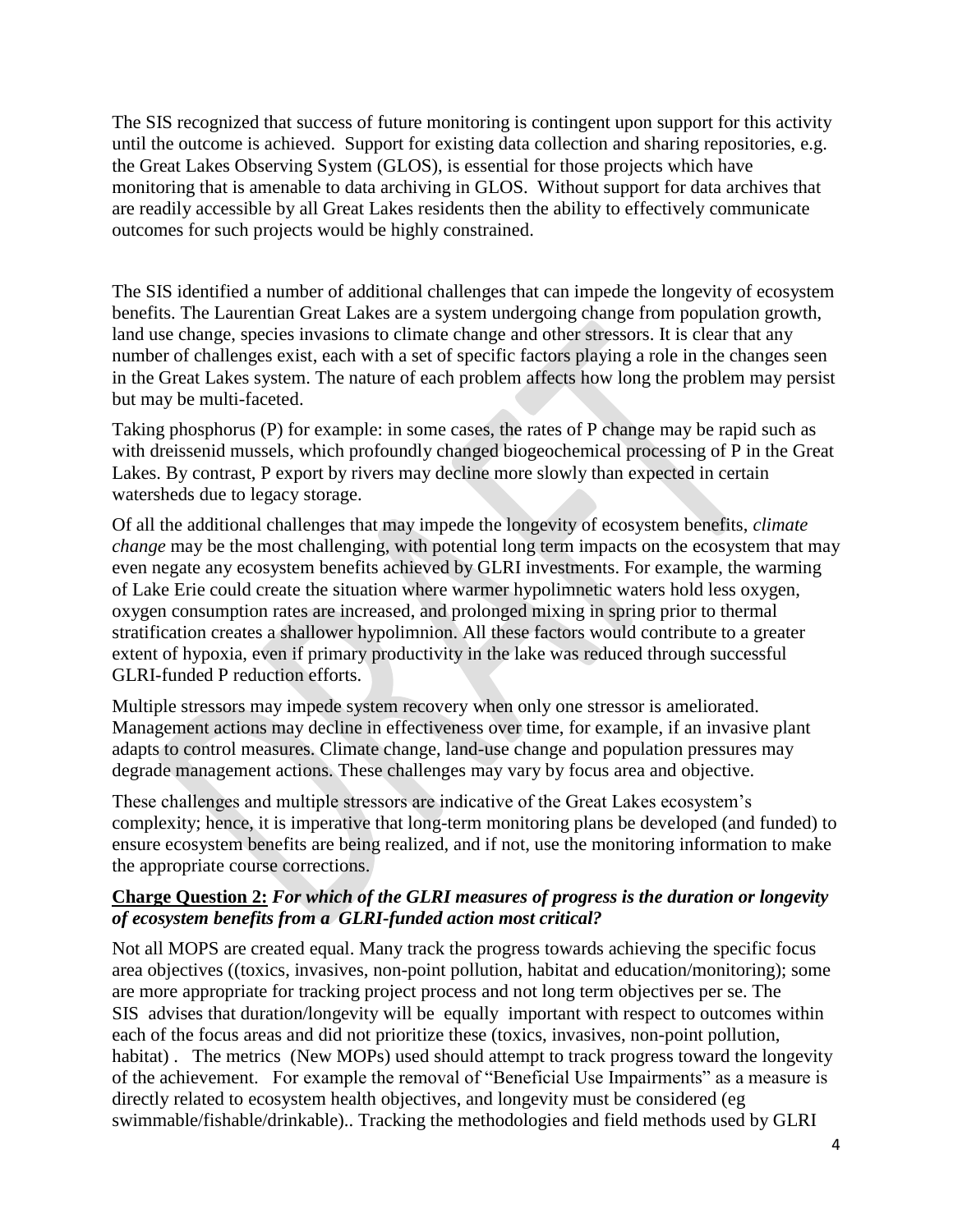projects is helpful but not related directly to an ecosystem goal, and thus it is less critical to have a longevity measure associated with it.

In addition to monitoring some projects will require maintenance in order to continue to achieve benefits. Thus it is also important and critical in some cases to have long-term maintenance programs as part of GLRI-funded projects designed to achieve focus area objectives, in order to sustain this longevity Maintenance programs are critical to ensuring that outcomes last beyond the project duration

It may not be feasible to apply a project longevity standard to all of the current MOPs. The MOP that tracks the removal of Beneficial Use Impairments (BUI) or the de-listing of Areas of Concern (AOC), for example, essentially tracks progress toward a final long-term outcome because all benefits are achieved for the foreseeable future once BUI removal or de-listing has occurred.

Moreover, duration/longevity is less important with respect to MOPs that merely track project parameters. For example, the MOP that tracks the number of projects that block the entry of invasive species to the Great Lakes ecosystem tracks progress toward an interim invasive species goal (blocking pathways), but does not directly demonstrate progress toward the associated focus area objective (preventing the introduction of new invasive species). Longevity is still important to this MOP, because the effective use of GLRI funds will block the pathways permanently, or at least over the long term, but duration/longevity is difficult to incorporate with respect to this MOP because it tracks only the number of projects. The MOP that counts the number of invasive species control technologies similarly is difficult to evaluate in terms of its long-term ecological benefit.

*Recommendation 2-1:* The IATF should strive to include duration and/or longevity considerations when using or interpreting the MOPs and new metrics in Action Plan II. None of the MOPs in Action Plan II currently include longevity or duration endpoints and current MOPs are more often output oriented. It is most important to incorporate (where feasible) duration/longevity requirements into additional new metrics that track progress toward the achievement of focus area objectives or ecological outcomes, and less important to incorporate duration/longevity into MOPs that only track project parameters (outputs).

# **Charge Question 3:** *How should the duration or longevity of ecosystem benefits be considered when comparing various proposals for GLRI funding?*

The SIS has very limited information about the current project selection process, making it difficult to specify how to add on scoring criteria for duration/longevity. We recognize that EPA provides scoring criteria in their requests for funding. However, other GLRI-funded agencies may not. A consistent scoring rubric that is used across GLRI funding programs could be helpful.

*Recommendation 3-1*: In conjunction with the Recommendation 1-1, a group of agency personnel tasked with better defining long-term ecological benefits associated with MOPs should identify a few specific project evaluation criteria that characterize projects with particular long-term benefits. This could allow construction of a scoring rubric or "check list" that helps identify projects deserving of extra consideration on the duration/longevity basis.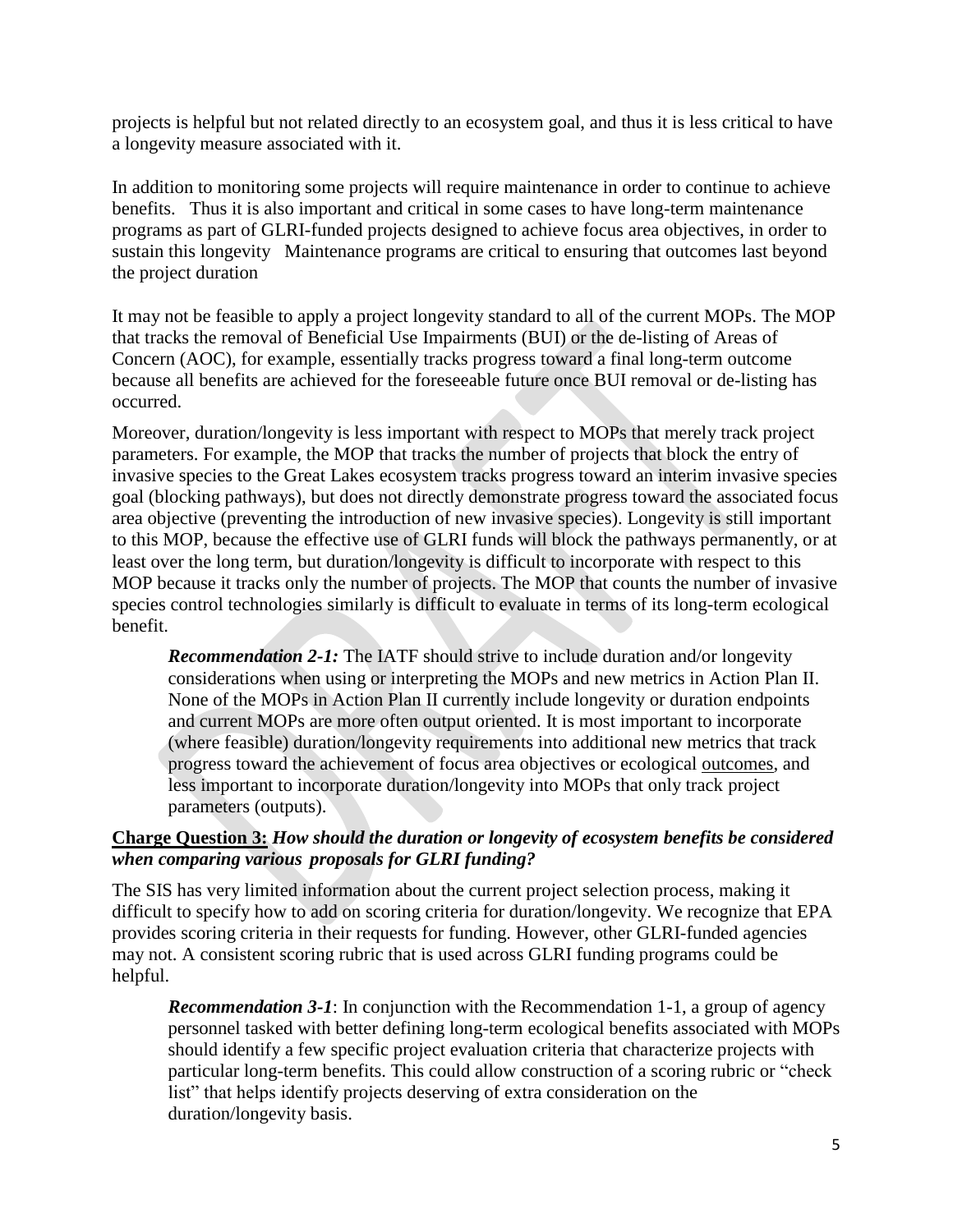The total cost to achieve, monitor, and maintain an ecosystem benefit will often extend well beyond the timeframe of an individual GLRI-funded project. Many projects will require continuous, meaningful maintenance expenditures (e.g., incentives to maintain farming practices, repeated treatment of invasive species). Others may require little maintenance (e.g., dam removal to reconnect a tributary). Project proposals should include cost estimates for achieving project outcomes over a long-term timeframe and how they will be addressed beyond the grant period.

*Recommendation 3-2:* To satisfy concerns over monitoring and maintenance issues, applicants should be asked, at a minimum, to address the following questions in project proposals: (a) Will the completed project be self-sustaining or require on-going maintenance (and if the latter, for how long, at what cost effort, by whom, etc.)? (b) What is the anticipated response time following project completion for the identified ecosystem benefits to be realized? Responses should be clearly explained in detail and be welldefended.

# **Charge Question 4:** *What level and type of documentation on the duration or longevity of ecosystem benefits should accompany GLRI funding proposals?*

Applicants may not be able to provide precise, detailed answers regarding longevity/duration in project proposals and final reports, but a requirement to address the longevity/duration issue would be useful. Efforts to acknowledge uncertainties and risks should be viewed as a positive. Definitions of longevity and duration as part of the funding agency guidance recommended above will be needed.

*Recommendation 4-1:* GLRI project proposals should be required to define project success in terms of both outputs and outcomes, and specifically state the long-term Great Lakes ecosystem restoration goal(s), focus area, and MOP being targeted. The applicant should not be required to perform an evaluation of project success, but should articulate in the proposal what success means for the individual project and the achievement of GLRI Action Plan MOP.

*Recommendation 4-2:* If feasible, applicants should be required to define project success in terms of short, medium and long-term project outcomes. We define short term as occurring within the project funding cycle (1-2 years); medium term as occurring within the Action Plan funding cycle  $(< 5$  years); and, long term as occurring over a longer time period than a single Action Plan (>5 years). This information could be used as assessment criteria during the GLRI proposal review process.

*Recommendation 4-3:* GLRI project proposals should be required to estimate when project outcomes are expected to materialize and how long they are expected to last. They should include a rationale for their estimates. Requiring applicants to include a description of what long-term ecological success looks like in their project proposal (e.g., by asking them to estimate how long invasive species will be controlled after the proposed project is completed) would make it easier for the agencies to compare project proposals in terms of duration and longevity.

*Recommendation 4-4:* Applicants for GLRI funding should be required to follow a standard format at the proposal stage and the final report stage to ensure consistency of reporting. Relevant data could then be accessed across all GLRI projects for each GLRI focus area or MOP. Final reports should include an explicit statement describing how